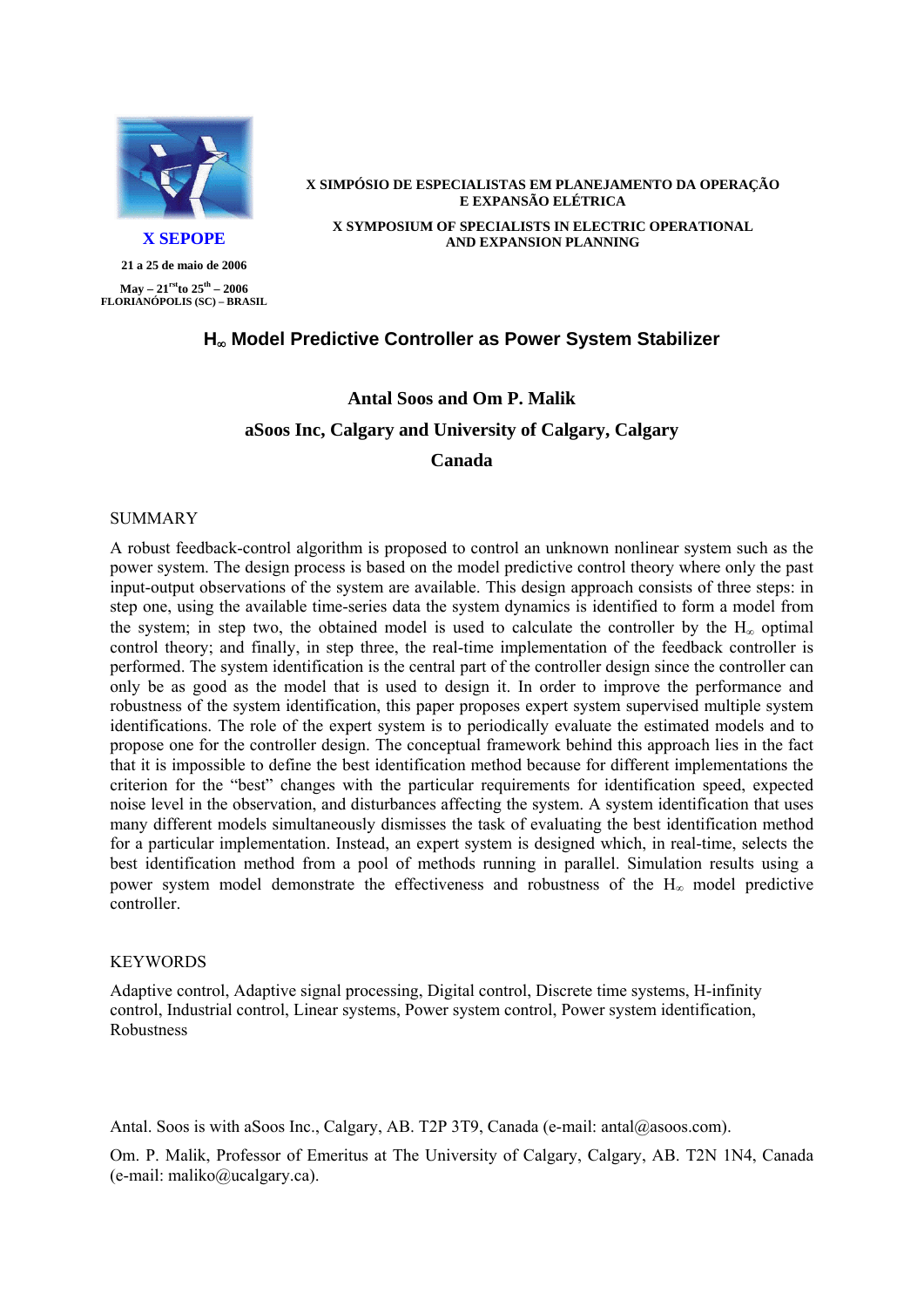## **1. Introduction**

The future Power System Stabilizer (PSS) is required to be more reliable, autonomous, robust, and yet efficient. The emphasis of this research is to introduce a robust control algorithm definition that addresses the needs of non-linear power system environments. In the past, various feedback-control methods have been tested. Experiments with the direct non-linear controller implementation [1],[2] have not yet produced feasible controller implementation due to the complexity of required mathematics. Other methods, such as fuzzy controllers, despite their popularity over the last two decades, [3]-[5], did not gain a significant share in controller implementation.

This paper introduces a robust adaptive controller for a linearized system model. The proposed controller is based on an adaptive concept with a three-step approach, where in step three the real time implementation of the feedback-controller is performed using the principles of the model predictive controller. In step one, the system model is identified in a closed-loop by a robust technique [6]-[8]. In step two, the obtained system model from step one is used to formulate a robust controller [9]-[11]. If the controller is designed using a system model obtained by system identification, it can be described as a parameter-adaptive control. In this approach, the system parameters are estimated in real-time and used for the controller's on-line parameterization. This type of controller belongs to the family of Model Predictive Controller (MPC) [15]. The MPC is an optimal control-based strategy that uses the plant model, which is identified in an on-line process, to predict the effects of a control sequence on the evolving state of the plant. The control action of the MPC is calculated by minimizing an objective function over a finite horizon.

The system identification is the central part of the controller's design. In order to improve the performance and robustness of the system identification, this research proposes expert system supervised multiple system identifications. The role of the expert system is to periodically evaluate the estimated models and to propose one for the controller design. Generally, the criterion for the system identification is based on minimizing a particular norm of the error between the output from the estimated model and the observations. There are three dominant norms in the literature. The first norm is when a criterion is selected to minimize the average absolute value of the difference between the model and the observations. The second norm criterion is applied when the parameters for the model are selected in a way to minimize the average squares of the difference between the model and the observations. The third or infinity norm criterion is implemented when the goal is to minimize the single largest difference between the model and the observations. These three types of identification methods are the basis for the different types of algorithms.

The challenge of this approach is to define the best identification method due to the fact that for different implementations the criterion for the "best" method changes with the particular requirements. A system identification that uses many different models simultaneously dismisses the task of evaluating the best identification method for a particular implementation. Instead, an expert system is designed which, in real-time, selects the best identification method from a pool of methods running in parallel. This real-time multi model system identification is possible due to the advances in computation power.

The robust controller is formulated by the  $H_{\infty}$  (sub)optimal design procedure [12]-[14] using the proposed system model. The idea behind this controller design technique is to combine an on-line identification algorithm with a control design method that yields a time-varying controller, which follows the changes in the power system operations. In the game theoretical framework, the  $H_{\infty}$  control problem can be regarded as a game where nature (the opponent) has access to the unknown exogenous input and the designer has a choice for the controller. The objective in selecting the controller is to obtain a design that minimizes a given performance index under the worst possible disturbances or parameter variations in the plant model. At the same time, nature (the opponent) has the objective to maximize the same performance index by controlling the exogenous input by selecting the worst possible disturbances. In literature, this is described as the two-player zero-sum game between nature the maximizing player, and controller - the minimizing player.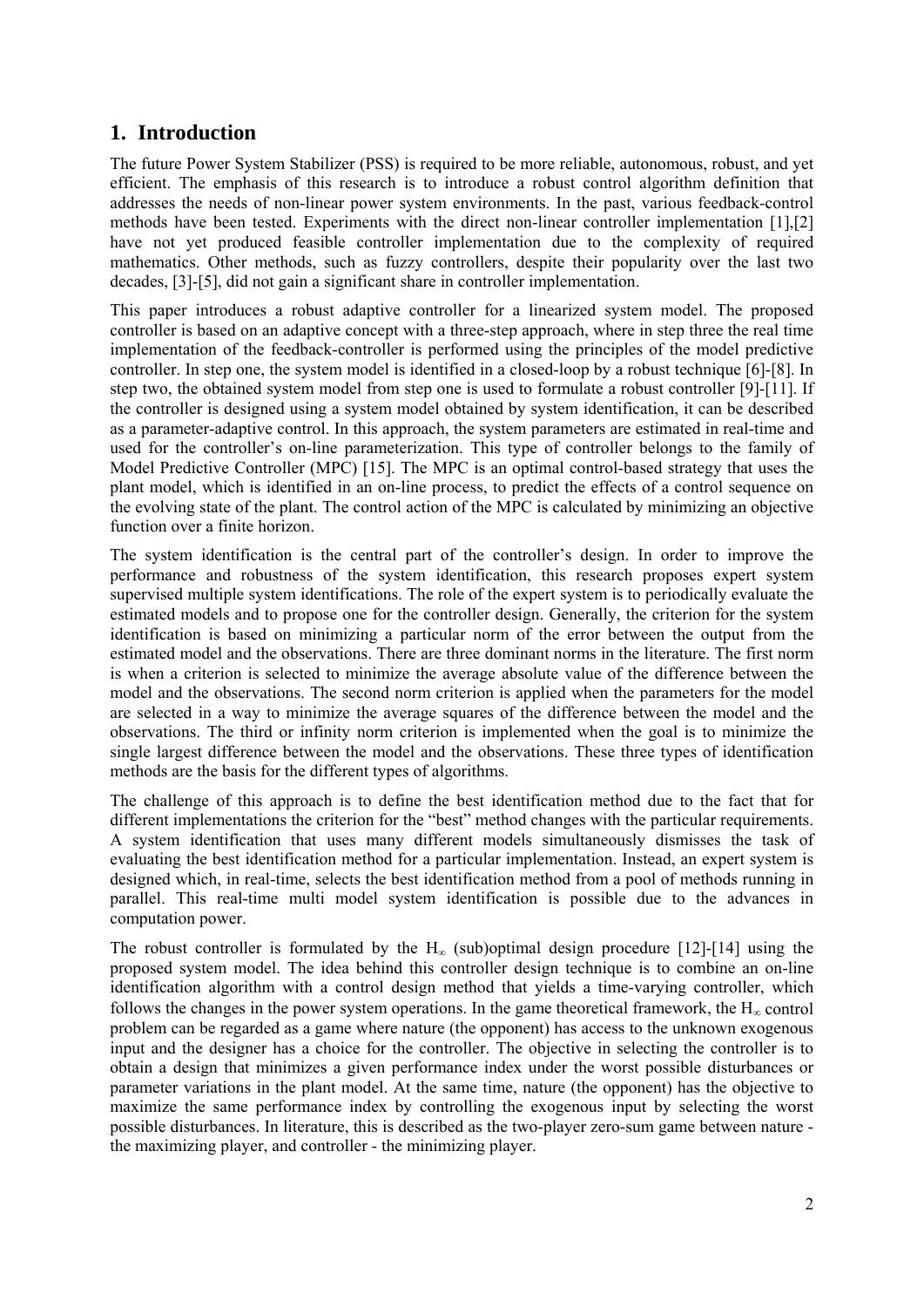The effectiveness of the proposed  $H_{\infty}$  MPC as a PSS is demonstrated by simulation and experimental tests. Through the implementation process, the  $H_{\infty}$  MPC is examined to determine how well it handles model uncertainty, disturbances and measurement noise. The results are compared to that of a Conventional Power System Stabilizer (CPSS) on the same benchmark power system model realized in software and on a scaled physical model using the micro-synchronous generator at the University of Calgary.

## **2. Robust System Identification**

The system identification is a process where a model is constructed from the observed input and output data from the system,  $G(t)$ , using no physical insight whatsoever. The model parameters are simply knobs that can be adjusted to optimize the model fit. Despite the simplistic nature of the system identification, compared to the models constructed based on physical laws governing the behavior of the system, it is very efficient for modelling dynamic systems and requires less engineering time [16].

The model in system identification can be linear or nonlinear. System identification of general nonlinear structures is quite demanding in the estimation mathematical procedures as well as in the observed data quality and quantity. The well-practiced solution for this problem is the linearization of the nonlinear system around a certain trajectory, using the fact that the controller in closed-loop system identification can linearize the non-linear system behavior on a relevant operating point. This trajectory will be a time varying function of the non-linear system's operating point, with a linear model  $G(\theta_n, T_s)$  using a time varying parameter vector  $\theta_n$ . The shortcoming of the closed-loop permanent system identification is that after a major system perturbation, the identified model will be perturbed as well for a period. In order to improve the system identification during and after major system disturbances a multiple-model based system identification is proposed [17][18], which is further extended in this research by using multiple different system identification techniques, as presented ine Figure 1.



**Figure 1 Control oriented system identification** 

The use of diversified parameter estimation techniques will guarantee better-estimated parameter accuracy and stability. This diversification of parameter estimation is made possible by techniques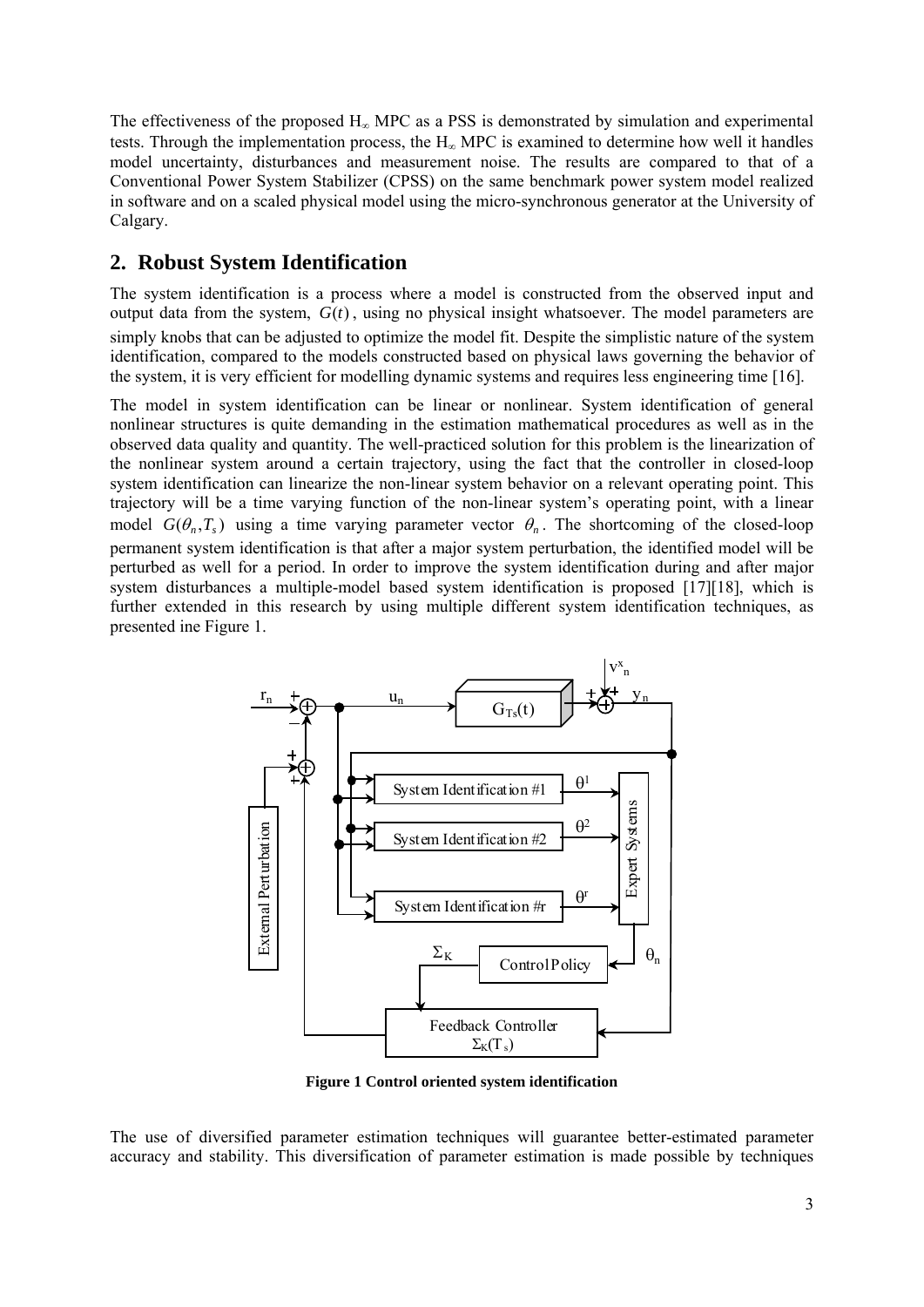such as  $H_2$ ,  $H_∞$ , Kalman Filter, Worst-Case Estimation, etc. These different system identification techniques are concurrently calculating the system models and these models form the model set *M* , while an expert system selects the "best" one,  $\theta_n^S$ , which is used to formulate a model based feedback controller. In order to obtain the model, which can best represent the system to be controlled, the expert system solves the following optimization equation

$$
J_n(\theta_n) = \min_{\theta_n^k \in M} \left[ L_n^k(\theta_n^k, \phi_n) \right] \to \theta_n^S \tag{1}
$$

where  $L_n^k(\theta_n^k, \phi_n)$  is the performance index defined for model validation and selection and  $\phi_n$  is the observation from the system. The performance index,  $L<sup>k</sup>$ , can be selected in many different ways as described in [19]. The goal is to predict the future behavior of the system dynamics by selecting the best available model from the system. One commonly used measure of the model quality is the residual, which is used to characterize the error in modeling. The residuals,  $v_n^k = y_n - \hat{y}_n^k$ , for the  $k^h$ model are defined as the difference between the plant output and the output predicted by the  $k<sup>th</sup>$  model. To accomplish this goal, the performance index should be determined by the analysis of residuals

$$
L_n^k(\theta_n^k, \phi_n) = \kappa_2 \|v_n\|_2 + \kappa_\infty \|v_n\|_\infty + \kappa_\Sigma L_\Sigma^k \tag{2}
$$

where  $\kappa_2, \kappa_{\infty}$ , and  $\kappa_{\infty}$  are positive weighting coefficients, the 2<sup>nd</sup> and the infinity norm are calculated by  $\left\|v_{n}\right\|_{2} = \frac{1}{N} \sum_{i=1}^{N} v_{n-i}^{2}$  $\sum_{i=1}^{n} \sum_{i=1}^{N} v_{n-i}^2$  and  $||v_n||_{\infty} = \max_{1 \le i \le N} |v_{n-i}|$ , while  $L_{\Sigma}^k$  stands for the reminiscence of the  $k^{th}$  adaptive algorithm from the past. In the decision process the function of the reminiscence is based on the general observation that the model with a continuous good performance has the most chance to perform well in the next decision interval. The reminiscence function can be selected as

 $N_{R}$ <sub>*I*</sub> $k$ <sup>*1*-*i*</sup> *i*  $\frac{k}{2} = \frac{1}{N_R} \sum_{i=1}^{N_R} L_{n-i}^k$  $L_{\Sigma}^{k} = \frac{1}{N_R} \sum_{i=1}^{N_R} L_{n-i}^{k} \lambda^{-i}$ , where  $N_R$  is the number of the decision intervals included in reminiscence calculation, which corresponds to  $T_s N_R$  time interval, and  $0 \ll \lambda \le 1$  is the reminiscent weighting factor. If the reminiscent weighting factor is selected as  $\lambda = 1$ , it has a uniform weighting on the data in the decision process. Accordingly, if it is selected as  $\lambda = 1$ , the recent performance of the estimation algorithm has more influence on the decision-making. An effective implementation of (2) is to use the exponentially weighted moving average in recursive calculation

$$
L_n^k = \rho L_{n-1}^k + (1 - \rho)(\kappa_2 \|v_n\|_2 + \kappa_\infty \|v_n\|_\infty)
$$
 (3)

where  $0 < \rho < 1$  is the reminiscence factor. If the reminiscence factor is selected such that  $\rho \rightarrow 1$  then the decision is primarily based on the past system identification performance. Accordingly, if it is selected as  $\rho \rightarrow 0$ , then the recent performance of the estimation algorithm has more influence on the decision-making.

The above theory, as presented in Figure 1, suggests that it implements *r* different algorithms. These algorithms should be selected in such a way to differ from each other in tolerance for robustness, identification speed, etc. For example, these algorithms can be developed to minimize the  $l_1$ ,  $l_2$ , or  $l_{\infty}$ norms of the residuals in system identification. The resulting algorithms will result in different behavior. The  $l_1$  norm criterion has the ability to ignore a few bad data points, while emphasizing the majority of data points which more properly reflect the true nature of the data [8]. The  $l_{\infty}$  norm is preferred when the goal is to minimize the largest error magnitude in the residuals during system identification. In general, the algorithms developed by minimizing the  $l_2$  norm of the residuals, lead to the most accurate solution if the perturbing forces affecting the plant to be modeled and consequently the residuals are characterized by Gaussian distribution. If this condition is not satisfied, the *l2* algorithm could be unstable. Due to the limited space available for this paper, the different algorithms cannot be specified, rather [20] and the literature there is suggested.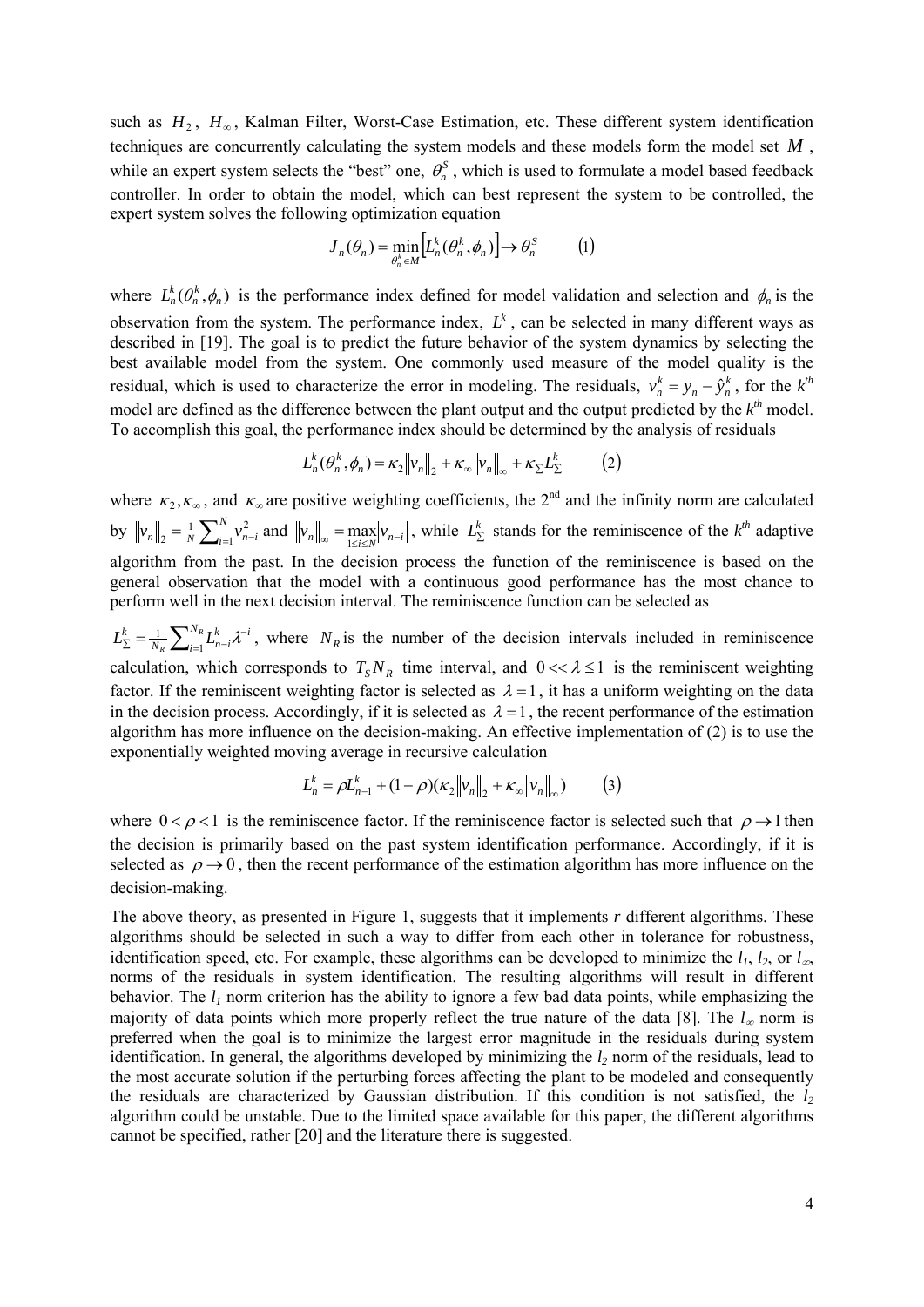### **3. Model Predictive Controller**

The robust system identification produces a model from the system in real-time. This model is used thereafter to formulate a controller for the system also in real-time. This process of parameter-adaptive controller formulation in real-time is known as Model Predictive Controller (MPC). When the MPC is formulated following the H<sub>∞</sub> optimization procedure, the obtained H<sub>∞</sub>MPC will be robust for external disturbances and inaccuracies in system identification.

The optimal control problem, when calculated at each sampling time, is referred to as the point-wise strategy. The terminal point in this control is of fixed-length,  $N_T T_s$ , where the finite cost horizon continuously recedes at each time instance [21]. The implementation of the point-wise strategy requires processing power, which is capable of calculating the optimal strategy in real time. This calculation must be performed in less time than the sampling interval,  $T<sub>S</sub>$ . In most industrial control systems, the processing power presently available is not sufficient for the implementation of the  $H_{\infty}$ optimal control algorithm. In ten to fifteen years, there will probably be computers on the market with sufficient processing power to allow the implementation of the point-wise strategy. Until then, the interval-wise strategy shell be used for implementation.

In the interval-wise strategy, the terminal point  $N_T T_S$  is kept fixed for the finite cost horizon and after an interval of  $NT_s$ , the terminal point moves by  $NT_s$  and the strategy is fixed for the next  $NT_s$ period, as presented in Figure 2.



**Figure 2 Interval-wise model predictive control strategy** 

The required  $NT<sub>S</sub>$  period can be determined from the following inequality

$$
T_{SI} + T_{CA} + \varepsilon < T_S \tag{4}
$$

where,  $T_{SI}$  is the calculation time of the system identification,  $T_{CO}$  is the calculation time of the real time feedback control,  $\varepsilon$  is the calculation time which can be spread over an interval and can be determined by

$$
\varepsilon = T_{ES} + T_{CO} + T_{CS} \tag{5}
$$

where,  $T_{ES}$  is the required processing time for the expert system to select a model,  $T_{CO}$  is the time required to perform the  $H_{\infty}$  optimization for controller formulation, and  $T_{CS}$  is the time required to switch to the newly obtained controller, which includes the retroactive state estimation for a smooth transition.

A step-by-step implementation algorithm for the Η∞MPC can be found in [20].

### **4. Simulation Results**

To validate the proposed  $H_{\infty}$ MPC theory as a feasible control method, it was tested on a power system model. The power systems are non-linear time varying systems that are subject to unpredictable disturbances, such as load changes, operating point changes and faults. In the simulation studies, a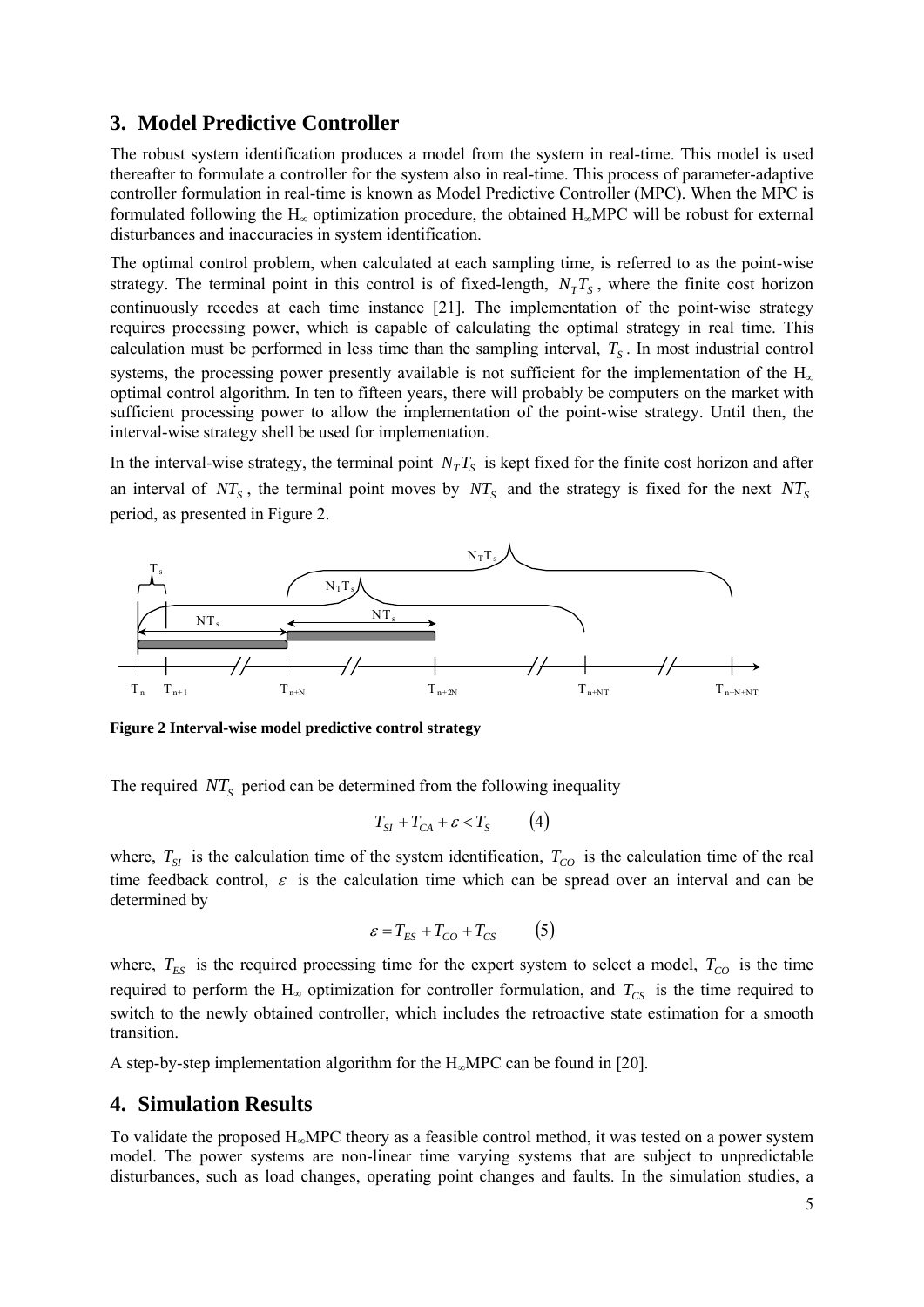synchronous generator connected to an infinite bus through a double-circuit transmission line was used [20].

In the studies described in this paper, the generator rotational speed deviation,  $\nabla \omega = \omega - \omega_0$ , is sampled as the system output to be stabilized, where  $\omega_0$  is the rotational speed of the infinite bus and ω is the rotational speed of the generator to be controlled. The signal,  $\nabla$ ω, has zero mean value when the system is under steady state. When the system is disturbed, it is required to provide control to maintain the zero mean value. The disturbances are manifested as oscillations of the  $\nabla\omega$  signal. In order to analyze the response of the proposed controller, it was compared to that of a widely used leadlag controller IEEE Standard P421.5/D15 (CPSS) [20].

In these tests, the generator of the single machine infinite bus system is operating under a full load condition,  $P = 0.97$  pu and pf = 0.97 lag [20]. To demonstrate the control action, three characteristic examples are shown for small, medium and large disturbance in sections [4.1](#page-5-0) to [4.3](#page-6-0) respectively. Each figure shows three test results. A doted line represents the NoC test situation, where the generator in not equipped with the supplementary controller. The CPSS, represented with a thin line, is a test situation where the generator is equipped with the widely used CPSS. Lastly, the bold line symbolizes the test situation with the proposed MPC.

### **4.1. Test-1**

<span id="page-5-0"></span>In Test-1, the generator's rotational speed deviation and control action is presented at the exciter voltage reference change of -0.015 pu, -0.015 pu and 0.03 pu, at 0.5 s, 2.8 s and 5 s respectively.



**Figure 3 Speed deviation and control action for a small disturbance** 

<span id="page-5-1"></span>[Figure 3](#page-5-1) demonstrates the effectiveness of the MPC controller, which significantly reduces the peak of the generator's rotational speed deviation. Contrary to this, the initial response of the CPSS to these smaller disturbances is less satisfactory.

#### **4.2. Test-2**

In Test-2, a  $\Delta P = 0.15$  pu step increase and decrease in input mechanical torque is applied at 1 s and 5 s respectively, to analyze the generator's rotational speed deviation and control action. Test results verify that both the CPSS and MPC perform very well. The difference in performance goes in favour of the MPC with smaller amplitudes in post-disturbance oscillations. However, the over-conservative behavior of the  $H_{\infty}$  controller can be observed in [Figure 4](#page-6-1), where the effects of disturbances with highest magnitudes are reduced, while the small oscillations remain uncontrolled.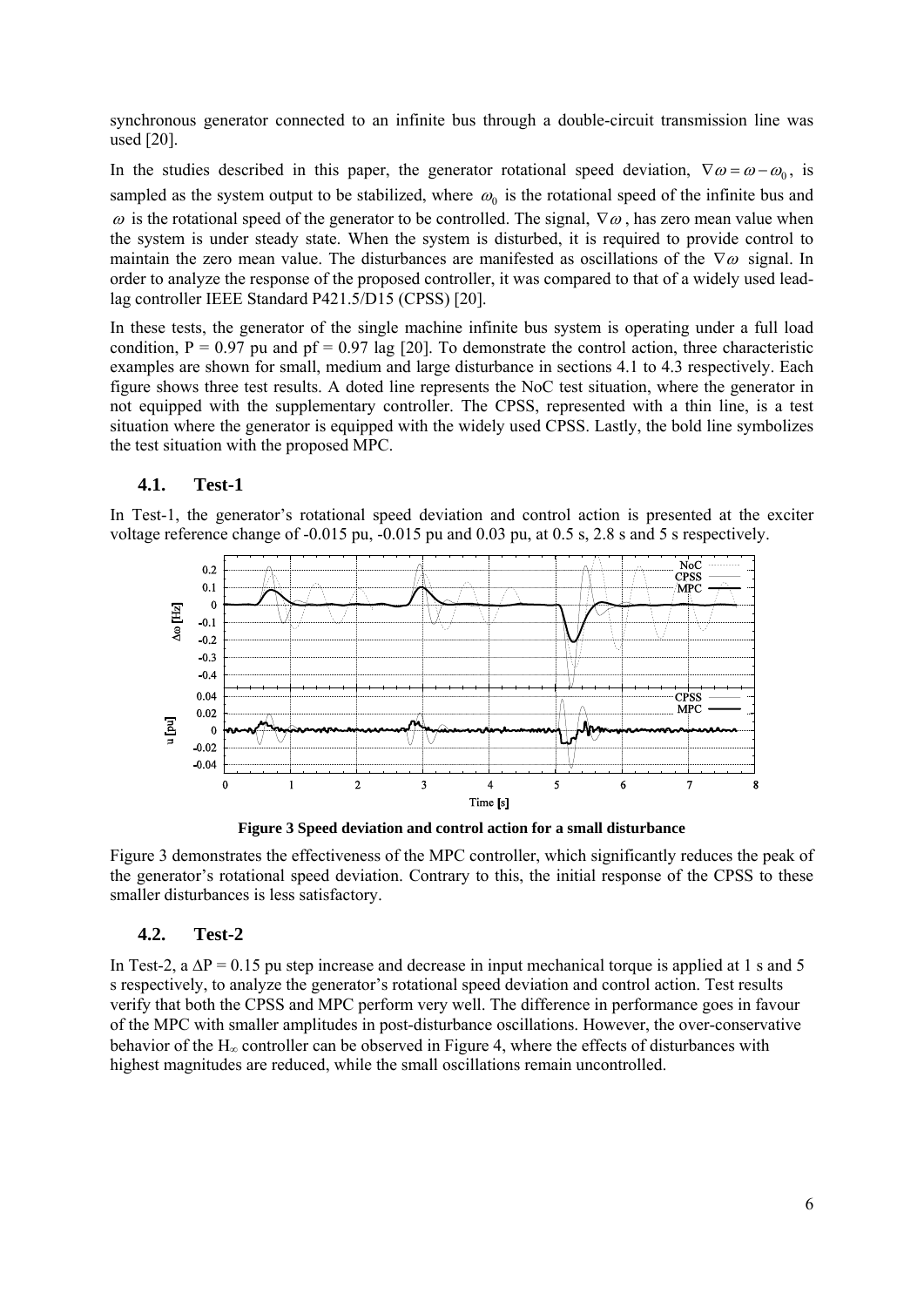

**Figure 4 Speed deviation and control action for an average disturbance** 

### **4.3. Test-3**

<span id="page-6-1"></span><span id="page-6-0"></span>In Test-3 to demonstrate the speed deviation and control action of a generator for a large disturbance, a three phases to ground fault test of 100 ms length on generator bus has been performed at 1 s.



**Figure 5 Speed deviation and control action for a large disturbance** 

Test results demonstrate the superior behavior of the MPC. This controller minimizes the peak of the generator's rotational speed deviation after the fault and helps the system return to its normal operating condition faster than the CPSS.

### **5. Conclusion**

An Η∞MPC as power system stabiliser is briefly described in this paper. From the presented test results as well as from the experimental results offered in [\[20\],](#page-7-0) the following can be concluded:

For real-time control of a non-linear system affected by strong disturbances, multiple-model based system identification will produce a stable and accurate system model.

The proposed Η∞ optimized controller provides excellent robustness in system performance.

The test results for various conditions concur that the proposed adaptive stabilizer can provide good damping over a wide operating range and it can improve the dynamic performance of the power system.